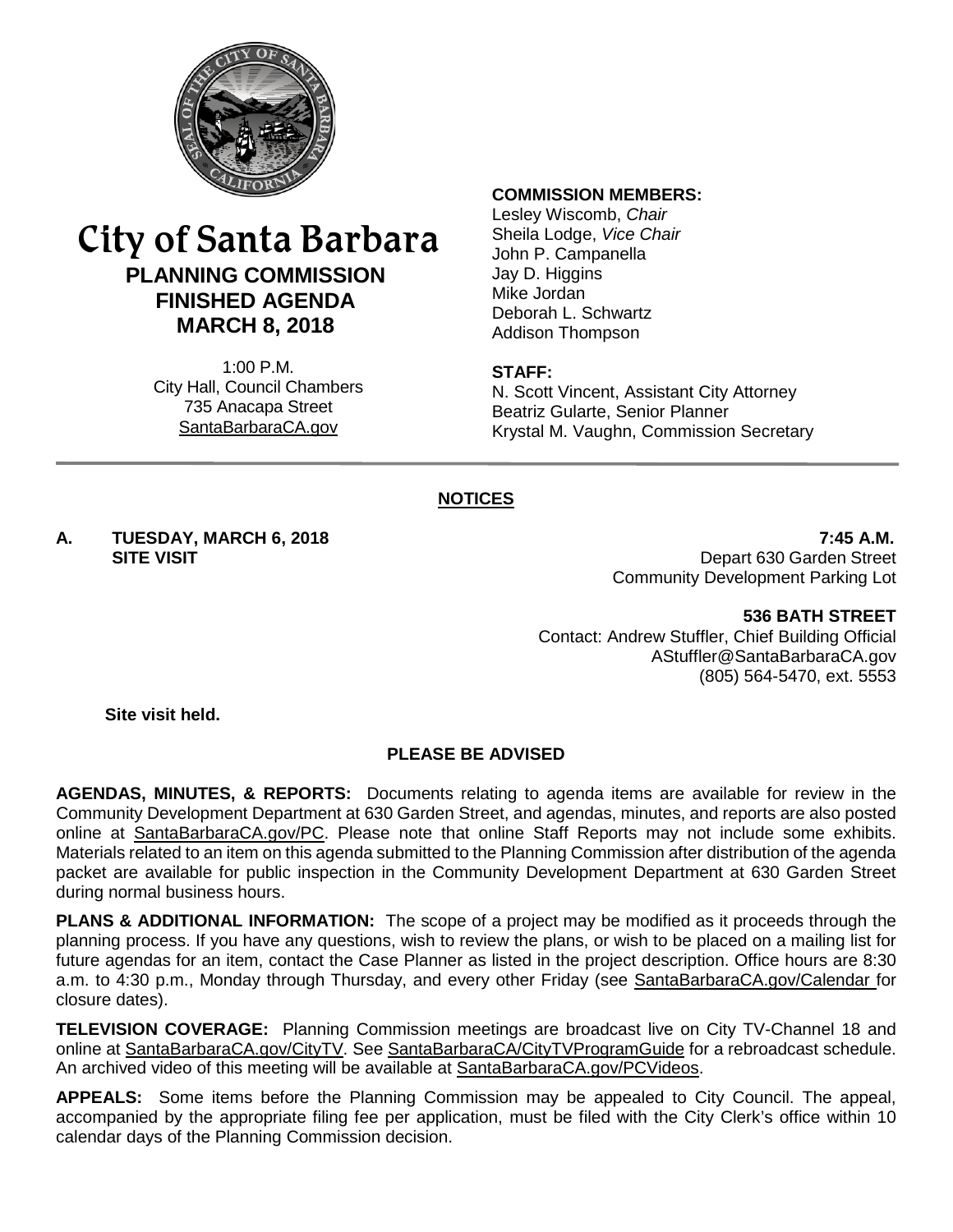## **I. ROLL CALL**

# **Roll call taken. Commissioners John P. Campanella and Mike Jordan were absent.**

#### **II. PRELIMINARY MATTERS**

A. Requests for continuances, withdrawals, postponements, or addition of ex-agenda items.

#### **No requests made.**

B. Announcements and appeals.

#### **Announcements made.**

C. Comments from members of the public pertaining to items not on this agenda. Due to time constraints, each person is limited to two minutes.

### **No one wished to speak.**

### **III. APPEAL ITEM**

**ACTUAL TIME: 1:01 P.M.**

### **APPEAL OF JARRETT GORIN, AGENT FOR NICK FOSTER, PROPERTY OWNER, OF THE CHIEF BUILDING OFFICIAL'S DECISION RELATIVE TO A BUILDING PERMIT WITHIN A SPECIAL FLOOD HAZARD AREA, 536 BATH STREET, APN 037-161-001, R-MH ZONE, GENERAL PLAN DESIGNATION: HIGH DENSITY RESIDENTIAL/PRIORITY HOUSING (MST2017-00806 & BLD2017-00883)**

This project was previously noticed for February 15, 2018 and was postponed to March 8, 2018. A Zoning Information Report in 2017 discovered unpermitted construction was done to the existing house, and a building permit was submitted for the unpermitted work, and for additional improvements. The 4,832 square foot subject site is developed with a one-story single residential unit with a basement, front porch, and rear landing. The Chief Building Official requested data from the applicant to determine if the project valuation constitutes a "Substantial Improvement" to the structure, which would require additional standards for flood hazard reduction, including elevating the lowest floor of the house above the base flood elevation. The Chief Building Official's decision to require additional Substantial Improvement data was appealed to the Planning Commission pursuant to Santa Barbara Municipal Code §22.24.140.B.

The Environmental Analyst has determined that the project is exempt from further environmental review pursuant to the California Environmental Quality Act Guidelines Section 15301, Existing Facilities.

Contact: Andrew Stuffler, Chief Building Official Email: [AStuffler@SantaBarbaraCA.gov](mailto:AStuffler@SantaBarbaraCA.gov) Phone: (805) 564-5470, ext. 5553

**Uphold the appeal and deny the decision of the Chief Building Official. Higgins/Thompson Vote: 3/2 (Lodge, Wiscomb)**